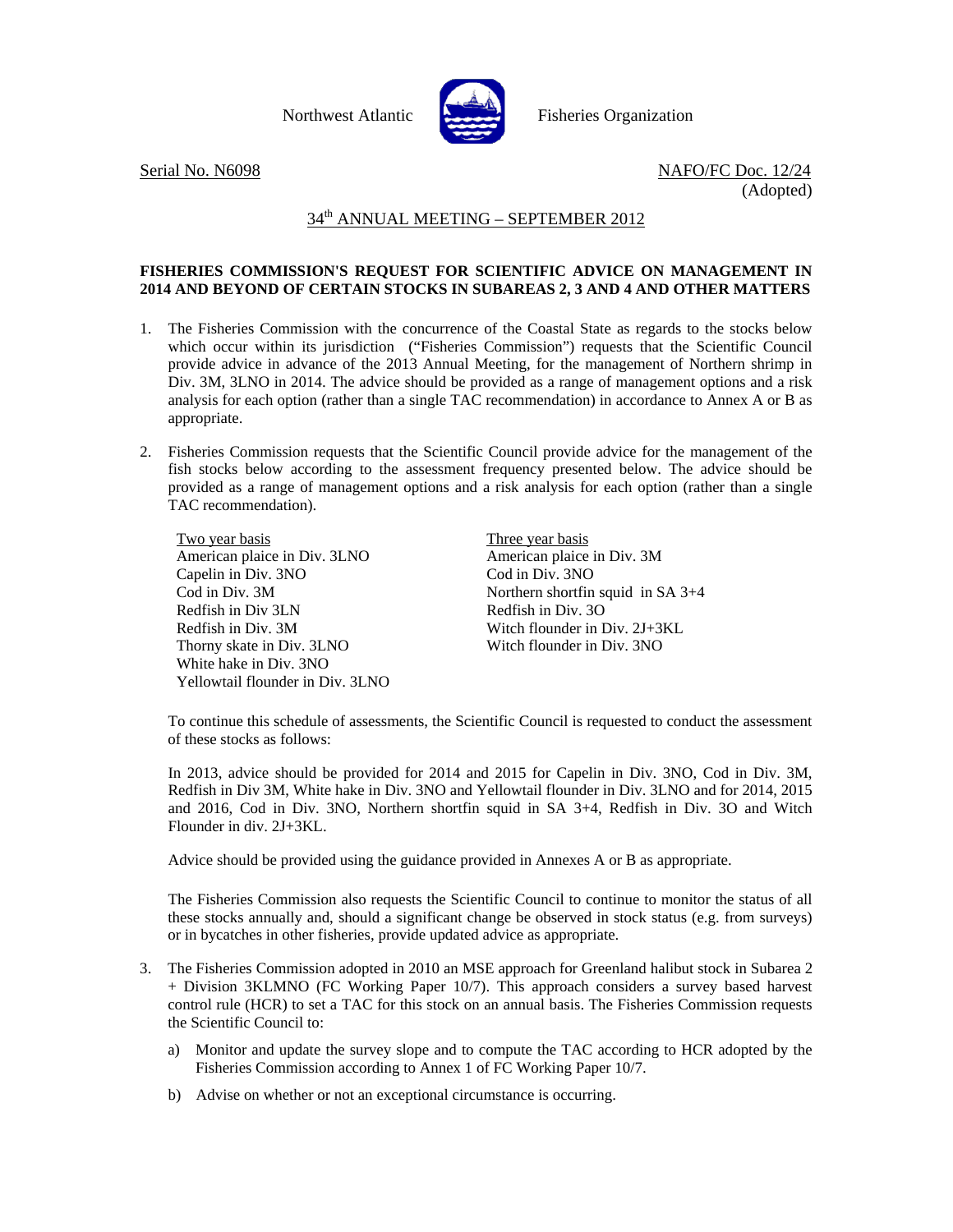- 4. With respect to Northern shrimp (*Pandalus borealis*) in Div. 3LNO, noting the NAFO Framework for Precautionary Approach and recognizing the desire to demonstrate NAFO's commitment to applying the precautionary approach, Fisheries Commission requests the Scientific Council to:
	- a) identify  $F_{\text{msv}}$
	- b) identify  $B_{\text{msv}}$
	- c) provide advice on the appropriate selection of an upper reference point for biomass (e.g.  $B_{\text{buf}}$ )
- 5. Fisheries Commission requests the Scientific Council to examine the consequences resulting from a decrease in mesh size in the mid-water trawl fishery for redfish in Div. 3LN to 90mm or lower.
- 6. The Fisheries Commission requests the Scientific Council to provide Bmsy and Fmsy for cod in Div. 3M.
- 7. Recognizing the work accomplished by the Scientific Council in 2012 on sea pens and sponges, Fisheries Commission requests the Scientific Council to complete request 17 of 2011 by making recommendations for encounter thresholds and move on rules for small gorgonian corals, large gorgonian corals, sea squirts, erect bryozoans, crinoids and cerianthid anemone which are VME indicator species that meet the FAO Guidelines for VME and SAI. Consider thresholds for 1) inside the fishing footprint and outside of the closed areas and 2) outside the fishing footprint in the NRA, and 3) for the exploratory fishing area of seamounts if applicable. In the case of sea pens and sponges make recommendations for encounter thresholds and move on rules for the exploratory fishing area of seamounts.
- 8. In the medium term, the Fisheries Commission requests the Scientific Council to continue research on the productivity of 3NO Cod and define MSY reference points.
- 9. With regards to witch flounder in Div. 3NO, the Fisheries Commission requests the Scientific Council to provide reference points or proxies, including Blim.
- 10. The Fisheries Commission requests the Scientific Council to use Annex 1.E.V of the NCEM to guide development of their workplan related to reassessment of fishing activity with respect to Significant Adverse Impact (SAI) on VME and would note that this assessment is a single component of the broader EAF Roadmap being developed separately by SC.
- 11. With regards to witch flounder in Div. 3NO, the Fisheries Commission requests the Scientific Council to provide estimates for exploitable biomass and for spawning stock biomass, or appropriate proxies, as well as smoothing, as appropriate.
- 12. With regards to stocks without reference points and that cannot be developed, the Fisheries Commission requests the Scientific Council to provide advice on:
	- a) considerations for reopening stocks under moratorium.
	- b) what would constitute a sustainable harvest rate for healthy stocks.
- 13. Report on the progress of the "Roadmap for developing an Ecosystem Approach to Fisheries for NAFO" regarding:
	- a) The general progress of the Roadmap;

 b) Further developments on the stock interactions studies between cod, redfish and shrimp in the Flemish Cap by applying multi species models and by quantifying potential yield and biomass tradeoffs with different fishing mortalities in the multispecies context. The predation of cod over cod juveniles should be taken into account;

 c) Developments on stock interaction studies for the Grand Banks (NAFO Divisions 3KL and 3NO). The spatial overlap between these stocks should be considered.

These developments should be considered as exploratory and be part of the progress on the "Roadmap for developing an Ecosystem Approach to Fisheries for NAFO".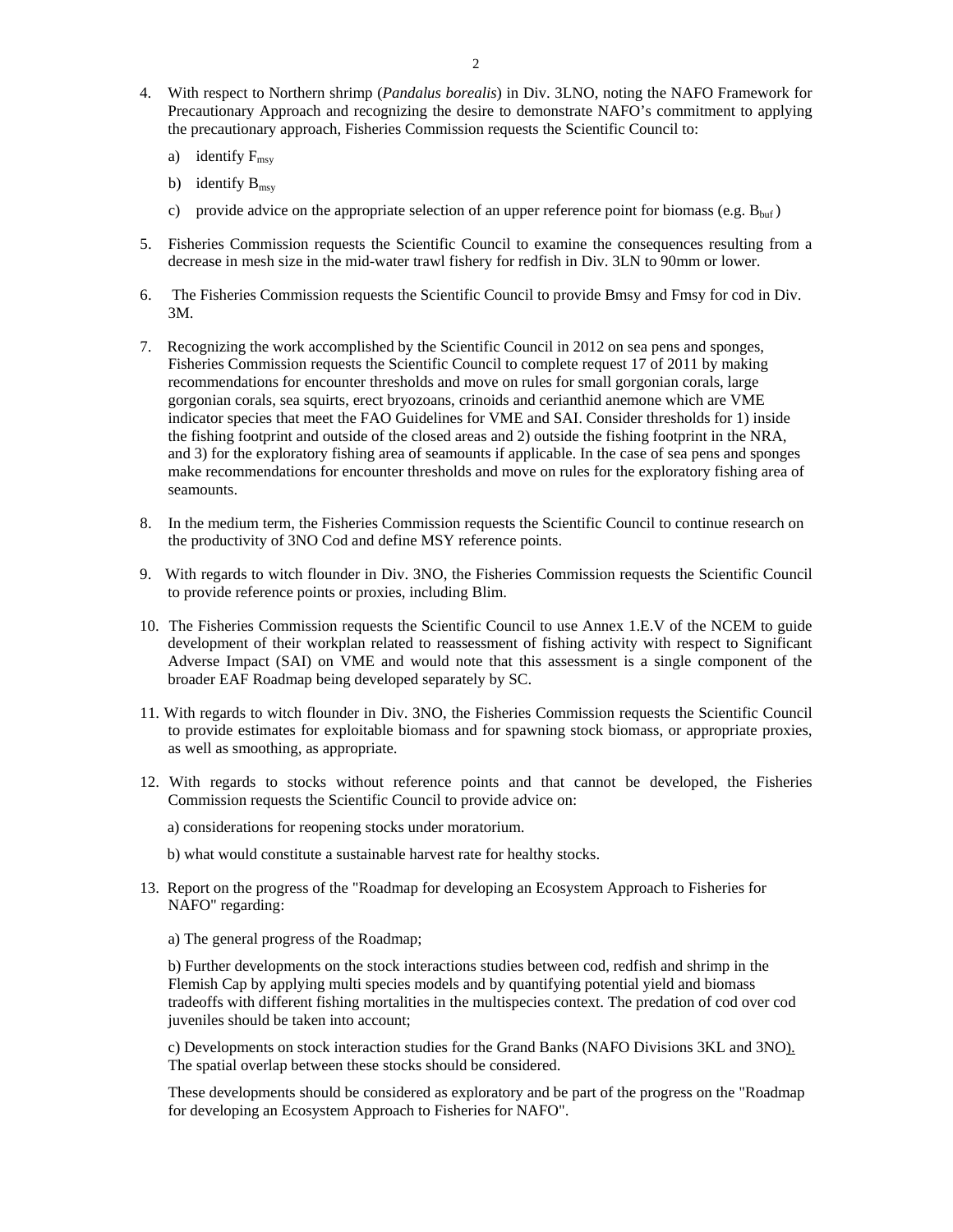14. The Scientific Advice for 3LNO shrimp is based on the assessment of fishable biomass and the trends of exploitation rates. The basic assumption is that exploitation levels are driving the dynamic of this stock. However, interactions between stocks are likely to occur and may substantially contribute to the total mortality of shrimp.

The Fisheries Commission requests the scientific council to incorporate as much as possible information on stock interaction between these stocks in the management advice of 3LNO shrimp and to provide sustainable exploitation rates on that basis.

- 15. The Fisheries Commission requests the Scientific Council to comment and advise on whether the Sargasso Sea provides forage area or habitat for living marine resources that could be impacted by different types of fishing; and on whether there is a need for any management measure including a closure to protect this ecosystem. The polygon to be considered is the following:-46.844711060999884 35.722427393000203,-46.32415425899984 35.369106151000096,-45.844178761598414 35.0,- 62.202511155429988 35.0,-62.632567558331232 35.258234148636177,-63.272355558926961 35.512762148873321,-63.959640559567163 35.669259149019013,-64.673394560231941 35.722388149068536,-65.385178560894815 35.670316149019982,-66.072834561535274 35.514837148875188,-66.875051562282238 35.198759148580848,-67.211147449541443 35.0,- 71.448964644661828 35.0,-71.377610283999786 35.483190472000047,-70.697710570999789 35.847831353000117,-69.781329499999856 36.285738255000183,-68.818622663999804 36.688934769000298,-67.810633268999936 37.057011529000135,-66.767771029999835 37.386320105000095,-65.000031260999833 37.838698970000223,-63.160524424999892 38.183166102000087,-61.276399190999882 38.41419272700017,-59.376124598999866 38.528701613000123,-57.575810995999859 38.528867480000258,-55.796226233999846 38.422925564000195,-54.062624079999807 38.211871163000239,-52.399638263999805 37.898770146000288,-50.826090381999791 37.487278854000067,-49.360484950999876 36.981801336000103,-48.028343332999839 36.39115303900013,-46.844711060999884 35.722427393000203
- 16. Assessment of risk of significant adverse impacts on VME indicator aggregations and VME elements in the NAFO RA

Fishing effort is not uniformly distributed throughout the NAFO Regulatory Area (NRA) and within the fishing footprint there is considerable variation in the intensity of fishing effort. Defining and mapping the high intensity fishing areas within the NRA would by definition represent low risk areas in terms of significant adverse impacts and therefore encounter protocols and move on rules would have little utility in these areas. Furthermore, an understanding of the relationship between the high intensity fishing areas and the environmental characteristics could be used to identify potential new low risk fishing areas. Further categories of risk should be assessed in relation to known and potential mapped VME areas and the maps of fishing intensity to support a risk based spatial management approach for all areas.

a) The Fisheries Commission requests the SC for an analysis of fishing effort (VMS data) in the NRA to define areas of different levels of fishing intensity (e.g a map of 90%, 80%, 70%... effort) and assess these in conjunction with habitat data in order to map out areas where fishing activities would therefore have no or little significant adverse impact on VMEs and where encounter protocols and move on rules would therefore have little utility. To achieve this, high resolution data is required, (derived from the 2003-present time series of VMS records and logbook records of fishing activity provided by the secretariat and NEREIDA data). The Fisheries Commission requests therefore to the Executive Secretary to provide to the Scientific Council anonymous VMS data and logbook records of fishing activity from 2003 to present.

 b) In view of the area management currently implemented and to facilitate evaluation of the need for further protective measures in response to UNGA 61/105, the SC is requested to provide an assessment of risk of significant adverse impacts on VME indicator aggregations and VME elements in the NAFO RA. This assessment should consider spatial and temporal distribution of fishing activity (derived from the 2003-present time series of VMS records and logbook records of fishing activity provided by the secretariat), and the best available knowledge on the spatial distribution of VME indicators and VME indicator elements.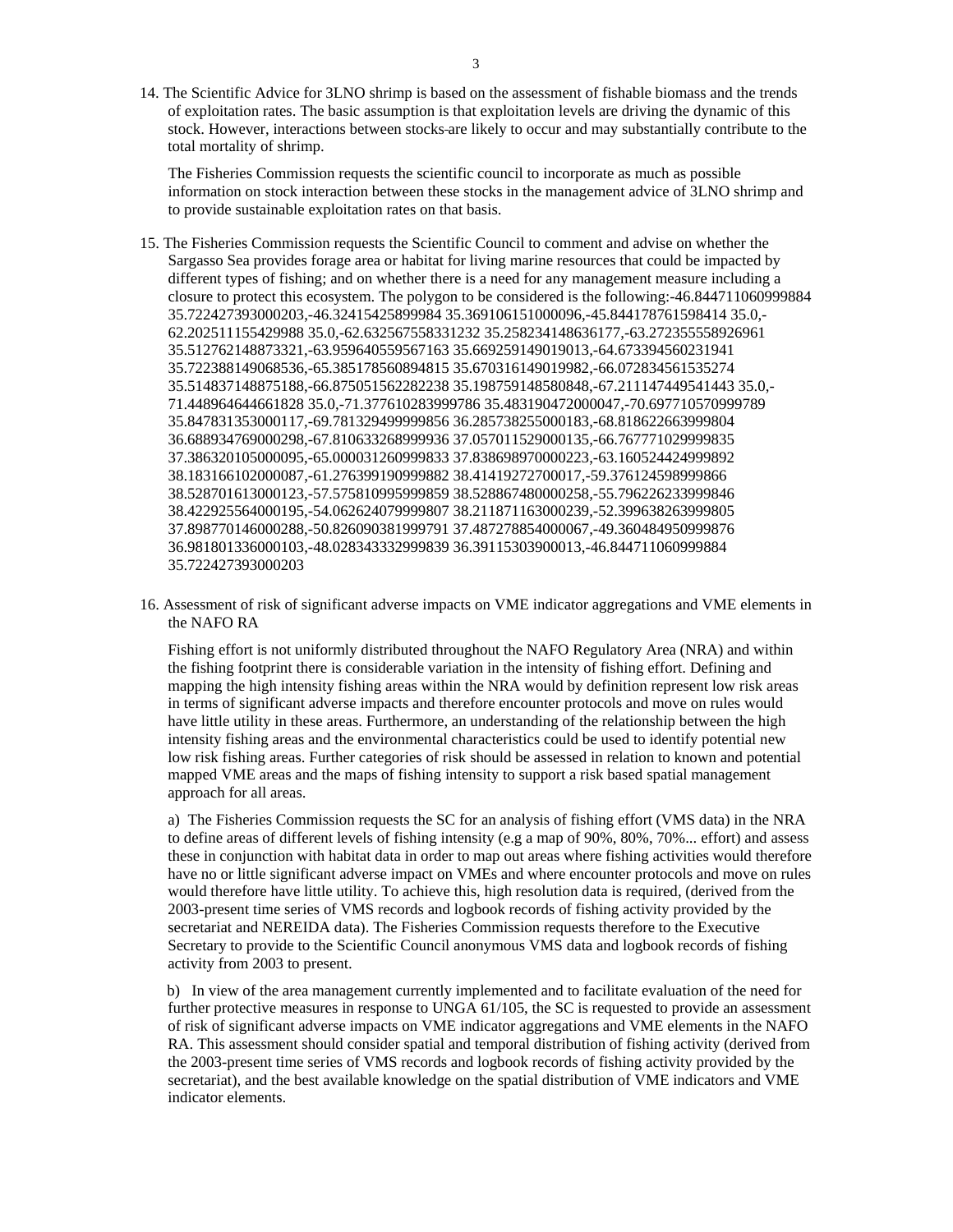## **ANNEX A: Guidance for providing advice on Stocks Assessed with an Analytical Model**

The Fisheries Commission request the Scientific Council to consider the following in assessing and projecting future stock levels for those stocks listed above. These evaluations should provide the information necessary for the Fisheries Commission to consider the balance between risks and yield levels, in determining its management of these stocks:

**1.** For stocks assessed with a production model, the advice should include updated time series of:

- Catch and TAC of recent years
- Relative Biomass
- Relative Fishing mortality
- Stock trajectory against reference points
- And any information the Scientific Council deems appropriate.

Stochastic short-term projections (3 years) should be performed under the following conditions:

- For stocks opened to direct fishing:
	- o Projections based on constant fishing mortality at:  $2/3$  F<sub>MSY</sub>,  $3/4$  F<sub>MSY</sub>,  $85\%$  F<sub>MSY</sub>, F<sub>SO</sub> (*status quo*);
	- o Projections based on constant yield at: Current TAC and relevant percentage above and/or below the current TAC;
- For stocks under a moratorium to direct fishing:  $F_{\text{SO}}$ ,  $F = 0$ .

Results from stochastic short term projection should include:

- The 10%, 50% and 90% percentiles of the yield and total biomass;
- The risks of stock population parameters increasing above or falling below available biomass and fishing mortality reference points. The table indicated below should guide the Scientific Council in presenting the short term projections.

|                                                                          |                                                                                                                                                                                                                     |                               |                               | Limit reference points |       |       |      |              |       |  |              |       |       |      |                      |       |  |      |
|--------------------------------------------------------------------------|---------------------------------------------------------------------------------------------------------------------------------------------------------------------------------------------------------------------|-------------------------------|-------------------------------|------------------------|-------|-------|------|--------------|-------|--|--------------|-------|-------|------|----------------------|-------|--|------|
|                                                                          | F <flim< td=""><td colspan="4">B &gt; Blim</td><td colspan="3"><math>F&lt;</math>F<math>msv</math></td><td colspan="4"><math>B &gt; B</math>msy</td><td><math>By+2 &gt;</math><br/><math>By-2**</math></td></flim<> |                               |                               | B > Blim               |       |       |      | $F<$ F $msv$ |       |  | $B > B$ msy  |       |       |      | $By+2 >$<br>$By-2**$ |       |  |      |
| Constant fishing<br>mortality levels or<br>yield as indicated<br>above** | Yield<br>in $y^*$<br>$(50\%)$                                                                                                                                                                                       | Yield<br>in $y+1$<br>$(50\%)$ | Yield<br>in $y+2$<br>$(50\%)$ |                        | $y+1$ | $y+2$ |      | $v+1$        | $y+2$ |  | $\mathbf{V}$ | $y+1$ | $y+2$ |      | $y+1$                | $y+2$ |  |      |
| F or Yield Options                                                       |                                                                                                                                                                                                                     |                               |                               |                        |       |       |      |              |       |  |              |       |       |      |                      |       |  |      |
|                                                                          |                                                                                                                                                                                                                     |                               |                               | %                      | $\%$  | $\%$  | $\%$ | $\%$         | $\%$  |  | $\%$         | $\%$  | $\%$  | $\%$ | $\%$                 | $\%$  |  | $\%$ |
|                                                                          |                                                                                                                                                                                                                     |                               |                               | $\%$                   | $\%$  | $\%$  | $\%$ | $\%$         | $\%$  |  | $\%$         | $\%$  | $\%$  | $\%$ | $\%$                 | $\%$  |  | $\%$ |
|                                                                          |                                                                                                                                                                                                                     |                               |                               | $\%$                   | $\%$  | $\%$  | $\%$ | $\%$         | $\%$  |  | $\%$         | %     | $\%$  | $\%$ | $\%$                 | $\%$  |  | $\%$ |
|                                                                          |                                                                                                                                                                                                                     |                               |                               | $\%$                   | $\%$  | $\%$  | $\%$ | $\%$         | $\%$  |  | $\%$         | $\%$  | $\%$  | $\%$ | $\%$                 | $\%$  |  | $\%$ |
|                                                                          |                                                                                                                                                                                                                     |                               |                               | $\%$                   | $\%$  | $\%$  | $\%$ | $\%$         | $\%$  |  | $\%$         | $\%$  | $\%$  | $\%$ | $\%$                 | $\%$  |  | $\%$ |
|                                                                          | t                                                                                                                                                                                                                   |                               |                               | $\%$                   | $\%$  | $\%$  | $\%$ | $\%$         | $\%$  |  | $\%$         | $\%$  | $\%$  | $\%$ | $\%$                 | $\%$  |  | $\%$ |
|                                                                          |                                                                                                                                                                                                                     |                               |                               | $\%$                   | %     | $\%$  | $\%$ | %            | $\%$  |  | $\%$         | %     | $\%$  | $\%$ | $\%$                 | $\%$  |  | $\%$ |

 $*$ y = First year of the projections

\*\*  $y-2$  = Last year of the stock assessment

The Scientific Council might consider other projection options.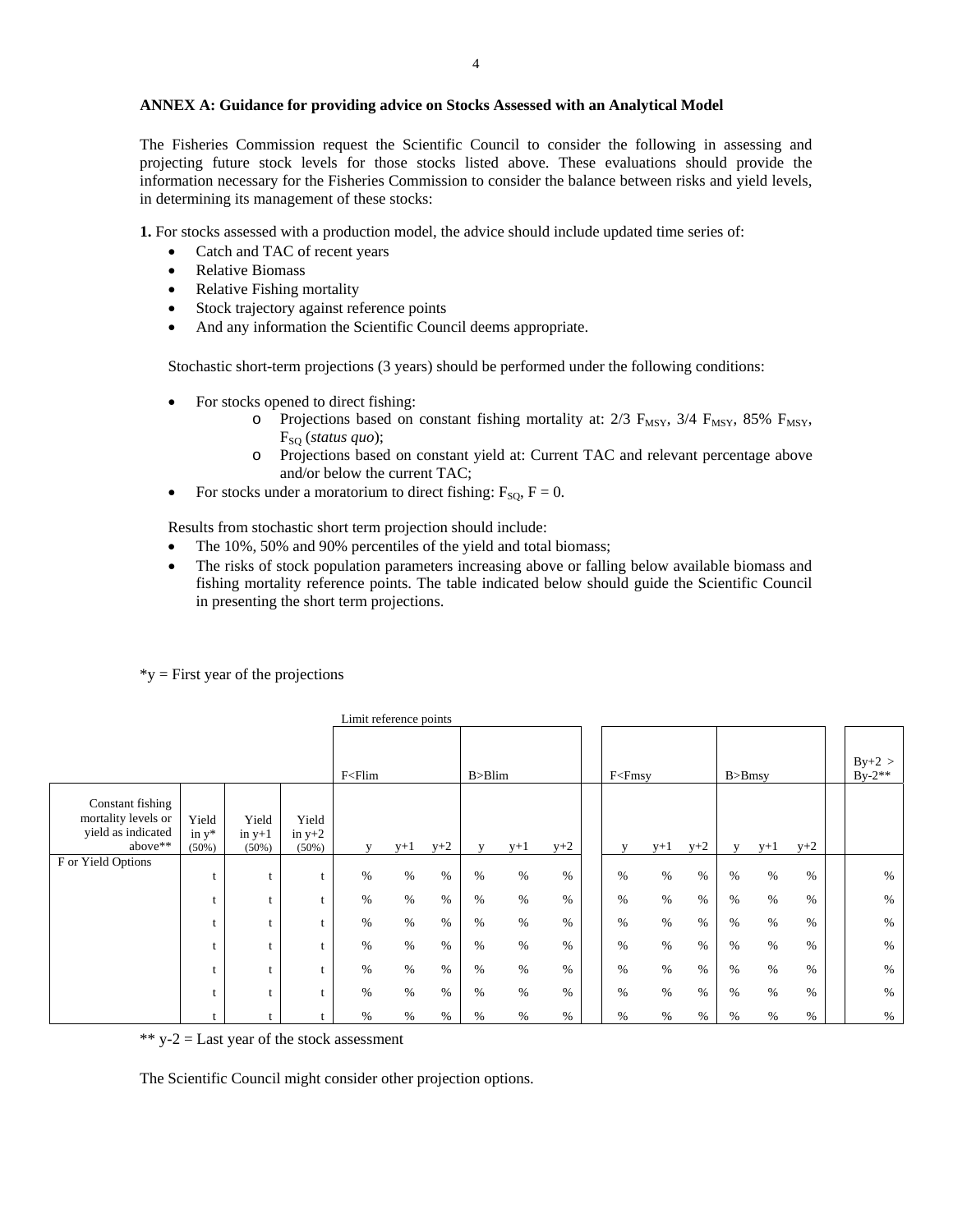- **2.** For stock assessed with an age-structured model, information should be provided on stock size, spawning stock sizes, recruitment prospects, historical fishing mortality. Graphs and/or tables should be provided for all of the following for the longest time-period possible:
	- Catch and TAC of recent years
	- historical yield and fishing mortality;
	- spawning stock biomass and recruitment levels;
	- Stock trajectory against reference points

And any information the Scientific Council deems appropriate

Stochastic short-term projections (3 years) should be performed with the following constant fishing mortality levels:

- For stocks opened to direct fishing:
	- $\circ$  Projections based on constant fishing mortality at: F<sub>0.1</sub>, F<sub>MAX</sub>, F<sub>MSY</sub>, F<sub>SQ</sub>;
	- Projections based on constant yield at: Current TAC and relevant percentage above and/or below the current TAC;
- For stocks under a moratorium to direct fishing:  $F_{\text{SO}}$ ,  $F = 0$ .

Results from stochastic short term projection should include:

- The 10%, 50% and 90% percentiles of the yield, total biomass, spawning stock biomass and exploitable biomass for each year of the projections
- The risks of stock population parameters increasing above or falling below available biomass and fishing mortality reference points. The table indicated below should guide the Scientific Council in presenting the short term projections.

|                                                                                  |               |                      |                      |                                                                                                                                                                                                                             | Limit reference points |       |              |       |       |          |       |       |                                                                                                |       |       |                    |
|----------------------------------------------------------------------------------|---------------|----------------------|----------------------|-----------------------------------------------------------------------------------------------------------------------------------------------------------------------------------------------------------------------------|------------------------|-------|--------------|-------|-------|----------|-------|-------|------------------------------------------------------------------------------------------------|-------|-------|--------------------|
|                                                                                  |               |                      |                      | F <flim< td=""><td></td><td></td><td>B &gt; Blim</td><td></td><td></td><td>F &lt; F0.1</td><td></td><td></td><td>F<fmax< td=""><td></td><td></td><td><math>By+2 &gt;</math><br/><math>By-2</math></td></fmax<></td></flim<> |                        |       | B > Blim     |       |       | F < F0.1 |       |       | F <fmax< td=""><td></td><td></td><td><math>By+2 &gt;</math><br/><math>By-2</math></td></fmax<> |       |       | $By+2 >$<br>$By-2$ |
| Constant<br>fishing<br>mortality<br>levels or<br>yield as<br>indicated<br>above* | Yield<br>in y | Yield<br>in<br>$y+1$ | Yield<br>in<br>$y+2$ | v                                                                                                                                                                                                                           | $y+1$                  | $y+2$ | $\mathbf{V}$ | $y+1$ | $y+2$ | V        | $y+1$ | $y+2$ | $\mathbf{V}$                                                                                   | $y+1$ | $y+2$ |                    |
| F or Yield<br>Options                                                            | t             |                      |                      | $\%$                                                                                                                                                                                                                        | $\%$                   | $\%$  | $\%$         | $\%$  | $\%$  | $\%$     | $\%$  | $\%$  | $\%$                                                                                           | %     | $\%$  | $\%$               |
|                                                                                  |               |                      | t                    | $\%$                                                                                                                                                                                                                        | %                      | $\%$  | $\%$         | $\%$  | $\%$  | $\%$     | $\%$  | $\%$  | $\%$                                                                                           | $\%$  | $\%$  | $\%$               |
|                                                                                  |               |                      | t                    | $\%$                                                                                                                                                                                                                        | $\%$                   | $\%$  | $\%$         | $\%$  | $\%$  | $\%$     | $\%$  | $\%$  | $\%$                                                                                           | $\%$  | $\%$  | $\%$               |
|                                                                                  |               |                      |                      | $\%$                                                                                                                                                                                                                        | $\%$                   | $\%$  | $\%$         | $\%$  | $\%$  | $\%$     | $\%$  | $\%$  | $\%$                                                                                           | $\%$  | $\%$  | $\%$               |
|                                                                                  |               |                      |                      | $\%$                                                                                                                                                                                                                        | $\%$                   | $\%$  | $\%$         | $\%$  | $\%$  | $\%$     | $\%$  | $\%$  | $\%$                                                                                           | $\%$  | $\%$  | $\%$               |
|                                                                                  |               |                      |                      | $\%$                                                                                                                                                                                                                        | $\%$                   | $\%$  | $\%$         | $\%$  | $\%$  | $\%$     | $\%$  | $\%$  | $\%$                                                                                           | %     | $\%$  | $\%$               |
|                                                                                  |               |                      |                      | $\%$                                                                                                                                                                                                                        | $\%$                   | $\%$  | $\%$         | $\%$  | $\%$  | $\%$     | $\%$  | $\%$  | $\%$                                                                                           | $\%$  | $\%$  | $\%$               |
|                                                                                  | t             |                      |                      | $\%$                                                                                                                                                                                                                        | $\%$                   | $\%$  | $\%$         | $\%$  | $\%$  | $\%$     | $\%$  | $\%$  | $\%$                                                                                           | $\%$  | $\%$  | $\%$               |

 $*$ y = First year of the projections

\*\*  $y-2$  = Last year of the stock assessment

The Scientific Council might consider other projection options.